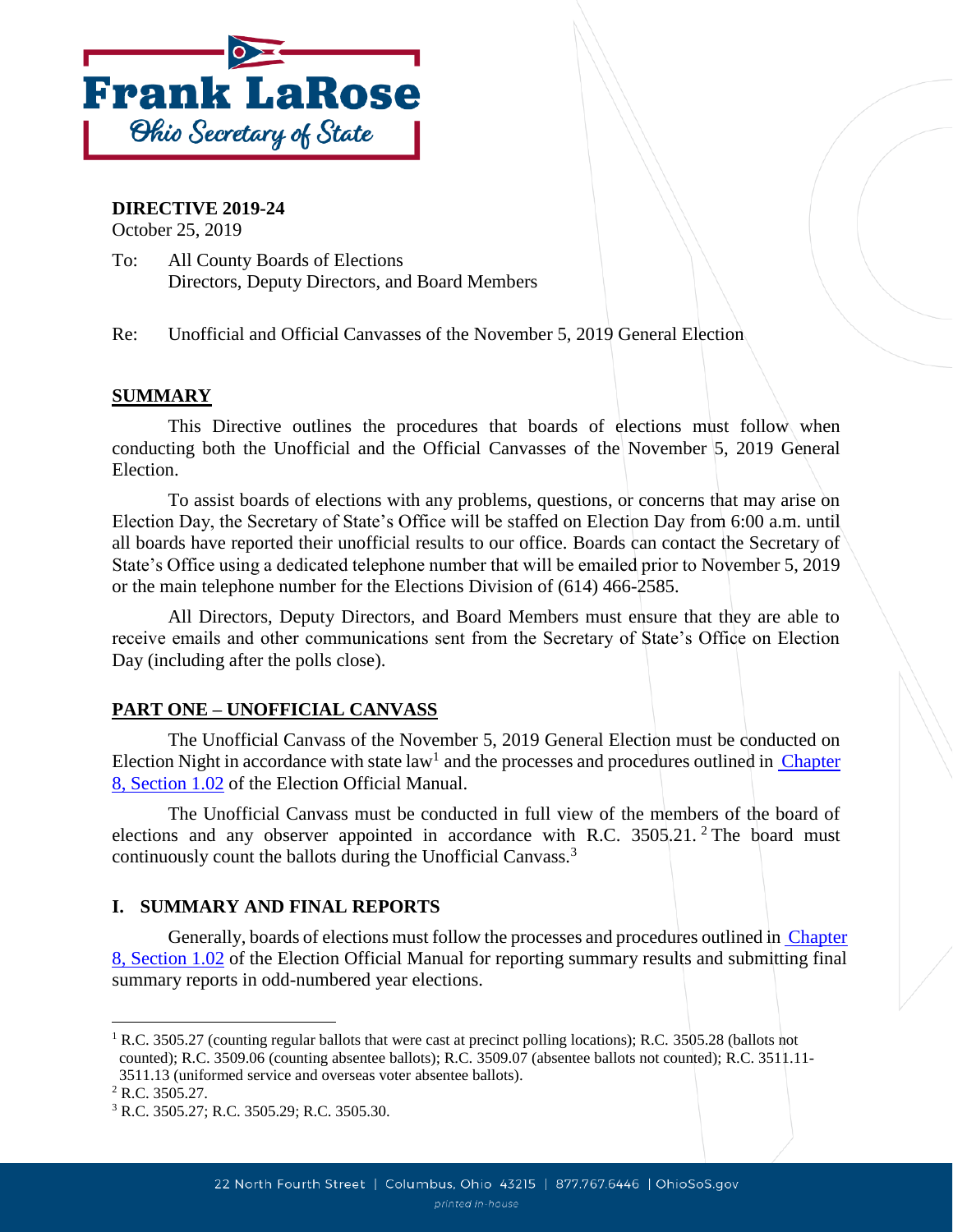Additionally, the following reporting requirements must be followed by each board of elections conducting an election on November 5, 2019:

- On Election Night, after a board has completed its Unofficial Canvass, it must email the following to [Results@OhioSoS.gov:](mailto:Results@OhioSoS.gov)
	- o The unofficial vote total report generated by the board's voting system. This report must be clearly labeled "[County]'s Unofficial Canvass," and it must contain only vote totals for that county. The Unofficial Certification of Results Signature Form must also be submitted on Election Night and is attached to the email containing this Directive.
	- o The Unofficial Certification Signature Form. The signature form, which will be provided to each board prior to Election Day, must be signed by the Director, Deputy Director, and each Board Member present for the Unofficial Canvass. The board may not use digital or stamped signatures for these reports.
- By 10:00 a.m. on November 6, 2019 (the day after the election), each board must submit the following:
	- o A report showing the number of ballots cast and counted by absentee voters and the number of regular ballots cast and counted on Election Day. This report should be generated from the board's election management system and may provide summary or precinct-level detail. The report must be emailed to [Results@OhioSoS.gov.](mailto:Results@OhioSoS.gov)
	- o The Unofficial Certification of Results Supplemental Data Form to provide the following statistics using the ElectCollect system: **Counted Ballots:**
		- $\Box$  Total number of Election Day Ballots (regular ballots cast at polling locations on Election Day);
		- Total number of Non-UOCAVA Absentee Ballots Counted (as reported in the board's voter registration ("VR") system); and
		- Total number of UOCAVA Absentee Ballots Counted (as reported in the board's VR system).

## **Outstanding Ballots (ballots issued but not yet counted):**

- Total number of Outstanding Non-UOCAVA Absentee Ballots as reported in the board's VR system as having been issued by the board but not returned or returned but not counted (for which [Secretary of State Form 11-S](https://www.sos.state.oh.us/globalassets/elections/forms/11-s.pdf) is provided to the voter);
- $\Box$  Total number of outstanding UOCAVA absentee ballots issued by the board as reported in the board's VR system as having been issued by the board but not returned or returned but not counted (for which [Secretary of State Form 11-S](https://www.sos.state.oh.us/globalassets/elections/forms/11-s.pdf) is provided to the voter);
- $\Box$  Total number of provisional ballots cast on Election Day; and
- $\Box$  Total number of provisional ballots cast before Election Day.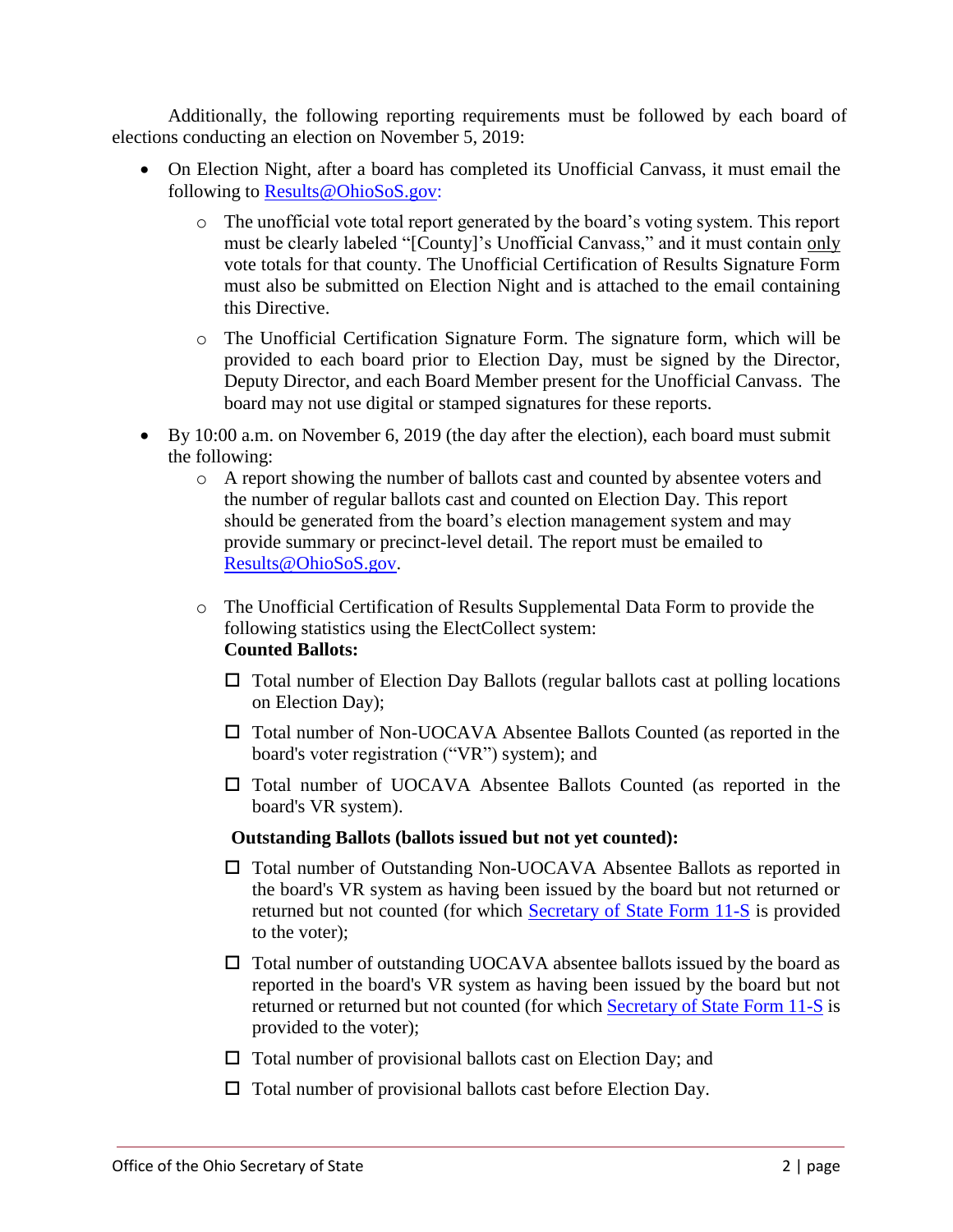o The board of the most populous county of any multi-county district must generate a separate summary report showing the combined vote totals for its county and the overlapping county that reports to the most populous county for that contest, question, or issue. This report must be clearly labeled "[County]'s Unofficial Canvass – Most Populous County." The board may use its voting system, the relevant Secretary of State Form, or some other form to provide this information. The report(s) must be emailed to [Results@OhioSoS.gov.](mailto:Results@OhioSoS.gov)

## **PART TWO – OFFICIAL CANVASS**

### **I. TIMELINE FOR OFFICIAL CERTIFICATION**

Boards of elections may begin the Official Canvass of the November 5, 2019 General Election **no earlier than** the 11th day after the election (Saturday, November 16, 2019) **and no later than** the 15th day after the election (Wednesday, November 20, 2019). **Each board must complete its Official Canvass and certify no later than the 21st day after the election (Tuesday, November 26, 2019). 4**

### **II. PRE-CANVASS ACTIVITY**

Boards of elections must follow the instructions for pre-canvass activity that are outlined in [Chapter 8, Section 1.03](https://www.ohiosos.gov/globalassets/elections/directives/2019/dir2019-16_eom_ch_08.pdf) of the Election Official Manual.

#### **III. INSTRUCTIONS FOR OFFICIAL CANVASS**

Boards of elections must follow the processes and procedures for conducting the Official Canvass that are contained in [Chapter 8, Section 1.04](https://www.ohiosos.gov/globalassets/elections/directives/2019/dir2019-16_eom_ch_08.pdf) of the Election Official Manual.

#### **IV. FORMS FOR OFFICIAL CERTIFICATION**

Forms used to report results to the Secretary of State's Office, and, in instances listed under Section C below, to other boards of elections or public agencies, will be provided after the Unofficial Canvass by email from [mtlachac@OhioSoS.gov.](mailto:mtlachac@OhioSoS.gov)

All certifications and reports must be submitted to the Secretary of State's Office, to another board of elections, or to another public entity. The board may not use digital or stamped signatures for these reports.

Boards of elections must submit the Official Certification Signature Form (which will be provided after the Unofficial Canvass via email from [mtlachac@OhioSoS.gov\)](mailto:mtlachac@OhioSoS.gov) for the purpose of certifying the Official Election Results, including the supplemental reports for both absentee ballots and provisional ballots, to the Secretary of State's Office.

l

 $4$  R.C. 3505.32(A).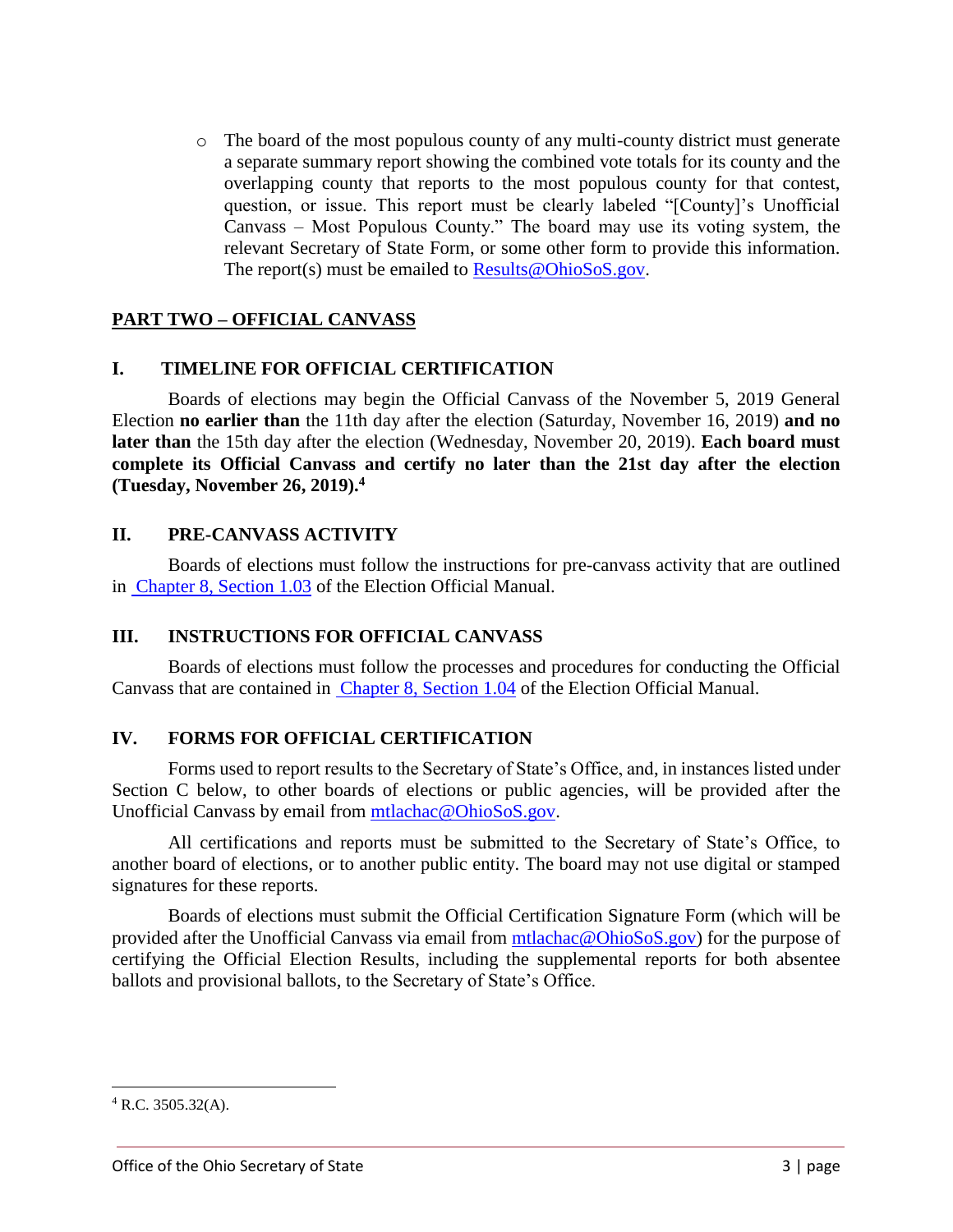### **A. Certification of Official Results to the Secretary of State<sup>5</sup>**

- **1.** After a board completed its Official Canvass, it must email [Results@OhioSoS.gov](mailto:Results@OhioSoS.gov) a copy of the official vote total summary report generated by the board's voting system. This report must be clearly labeled "[County]'s Official Canvass," and it must contain *only* vote totals for that county.
- **2.** The board of elections for the most populous county of any multi-county jurisdiction or district must generate a separate report from its voting system, create a report outside of its voting system, or use a reporting form which will be provided after the Unofficial Canvass. This report must be clearly labeled "[County's] Official Canvass – Most Populous County." The report must include the total number of votes recorded for the office, question, or issue from each county in a multi-county jurisdiction and the sum total for all counties. The contest(s) for which a board is the most populous county must be marked to clearly identify it as a contest containing vote totals from other counties. The report(s) must be emailed to [Results@OhioSoS.gov.](mailto:Results@OhioSoS.gov)

### **B. Absentee and Provisional Ballot Supplemental Report**

State law requires the Secretary of State to publish a report on the number of absentee and provisional ballots cast and counted for the election in each county. <sup>6</sup> Each board of elections must provide this supplemental data for absentee and provisional ballots. The reporting forms will be provided after the Unofficial Canvass.

## **C. Certificate of Official Summary Results for Local Liquor Option Questions and Local Questions and Issues**

Each board of elections must send a completed copy of [Secretary of State Form No.](https://www.sos.state.oh.us/elections/elections-officials/forms-petitions/?_t_id=1B2M2Y8AsgTpgAmY7PhCfg%3d%3d&_t_q=Sos+forms&_t_tags=language%3aen&_t_ip=10.238.157.109&_t_hit.id=SOS_Web_Models_Pages_ChildPage/_26620951-d25c-4024-b604-41aa6722d1ec_en&_t_hit.pos=1)  [126-B](https://www.sos.state.oh.us/elections/elections-officials/forms-petitions/?_t_id=1B2M2Y8AsgTpgAmY7PhCfg%3d%3d&_t_q=Sos+forms&_t_tags=language%3aen&_t_ip=10.238.157.109&_t_hit.id=SOS_Web_Models_Pages_ChildPage/_26620951-d25c-4024-b604-41aa6722d1ec_en&_t_hit.pos=1) to the Secretary of State's Office (via email to [Results@OhioSoS.gov\)](mailto:results@ohiosecretaryofstate.gov) and a copy of the completed form to the Ohio Division of Liquor Control via email: [LiquorLicensingMailUnit@com.state.oh.us](mailto:LiquorLicensingMailUnit@com.state.oh.us) or by mailing to the following address:

> Division of Liquor Control 6606 Tussing Road Reynoldsburg, Ohio 43068-9005

The board of elections (most populous county only if it is a multi-county issue) must certify the results of an election on tax levies and bond issues to the following offices and agencies:

- The county auditor of each county in which the election was held.
- The fiscal officer of the subdivision in which the election was held.
- The Tax Commissioner of the State of Ohio via email at: DTE@tax.state.oh.us.
- The Secretary of State.

 $\overline{\phantom{a}}$ 

<sup>5</sup> R.C. 3505.30.

 $6$  R.C. 3501.05(Y).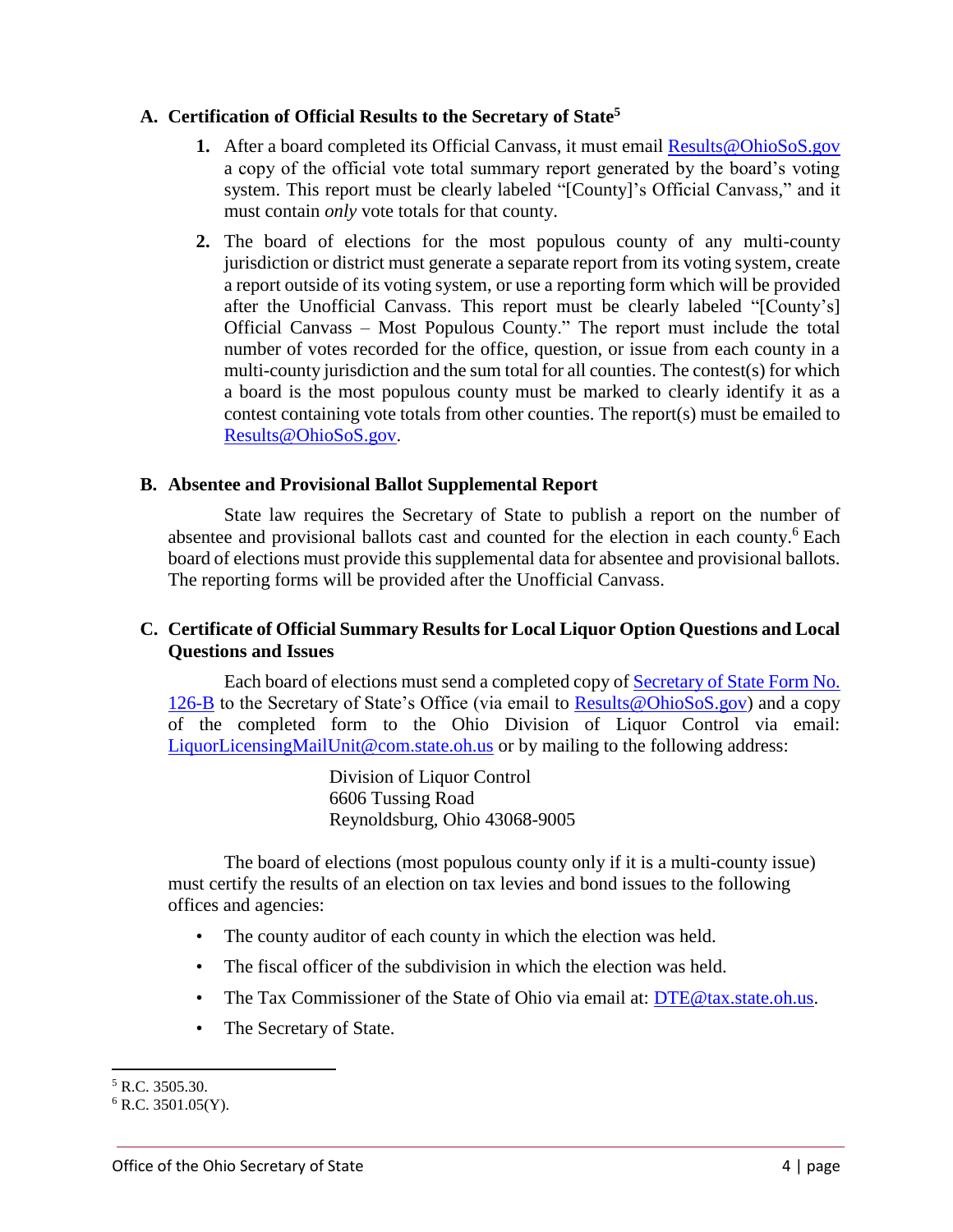The board of elections of the most populous county must certify the results of an election on a school district income tax on [Secretary of State Form 125-A](https://www.sos.state.oh.us/globalassets/elections/forms/125-a.pdf) to the following offices and agencies:

- The board of education that placed the issue on the ballot.
- The Tax Commissioner of the State of Ohio via email at DTE@tax.state.oh.us.
- The Secretary of State.

# **V. TIMELINE FOR REPORTS**

The Secretary of State's Office must receive each board of elections' properly completed certification report, signature form, and report forms no later than Tuesday, November 26, 2019. Boards must submit these reports via email to [Results@OhioSoS.gov](mailto:Results@OhioSoS.gov) as soon as the board has completed its official certification. Do not delay in submitting the official certification forms due to a recount for any race or issue.

Every board of elections must maintain at its office a copy of each of its completed certification and report forms.

## **VI. RECOUNTS**

Before scheduling and conducting a recount, please review the procedures set forth in state law and the instructions and procedures outlined in [Chapter 9, Section 1.02](https://www.sos.state.oh.us/globalassets/elections/directives/2017/dir2017-14_eom_ch_09.pdf) of the Election Official Manual.

Boards will be provided with a link to a survey to notify the Secretary of State of a recount. The survey will be provided via email along with the Official Canvass report forms. If the recount to be conducted is of a multi-county jurisdiction, the Secretary of State's Office will issue the notice of recount upon notification by the most populous county. If a recount changes vote totals, the board of elections must submit a properly completed and signed amended certification and abstract.

## **VII. POST-ELECTION AUDITS**

For the November 5, 2019 General Election, each board is required to conduct a postelection audit. The board must audit one countywide contest. If there is no countywide contest, the board must audit a countywide question or issue. If there is no countywide question or issue, the board must audit a contest or question or issue which appears on the ballot in the largest number of precincts. For example, if a question or issue appears on the ballot in 15 precincts and a candidate contest appears in only 14, the board would audit the question or issue which appears on the ballot in 15 precincts.

No later than the time the board meets to certify the official results of the election, the board must determine: whether it will conduct its post-election audit by precinct, by polling place, or by individual voting machine; the date and location that the selection of units to be audited will take place; and the date and place that the audit will commence.

Each board of elections must conduct a post-election audit beginning no sooner than six business days after the board certifies the official election results, unless there is an automatic or